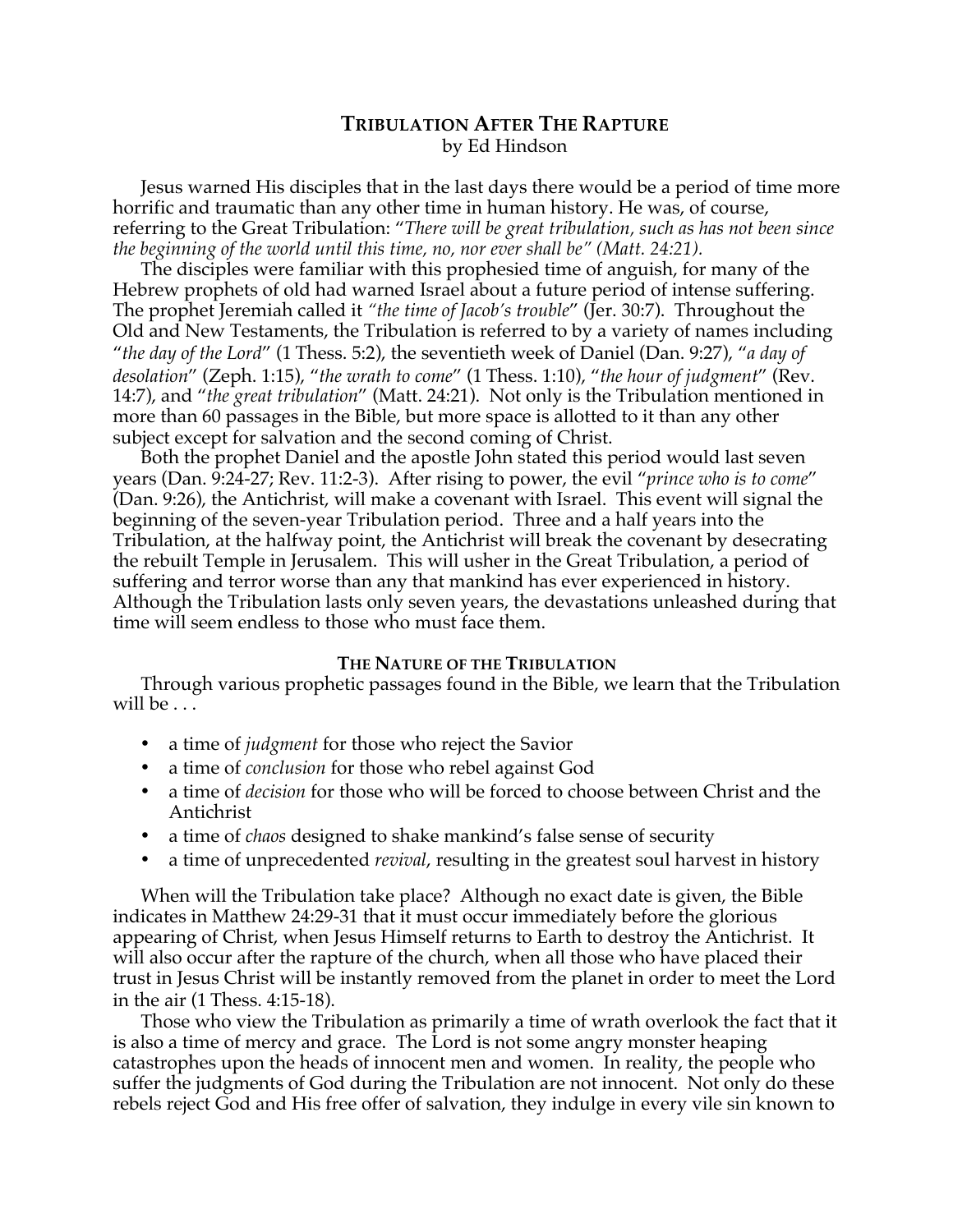mankind, including the massacre of those who come to Christ during this time. Even then, God's hope is that these rebels will at some point turn to Him. The Tribulation judgments therefore serve a dual purpose: to punish hardened sinners, and to move others to repentance. The following Scripture passage exemplifies this truth: "*I will show wonders in the heavens and in the earth: Blood and fire and pillars of smoke. The sun shall be turned into darkness, and the moon into blood, before the coming of the great and awesome day of the Lord. And it shall come to pass that whoever calls on the name of the Lord shall be saved*" (Joel 2:30-32).

### **THE TRIBULATION SAINTS**

The untold millions who miss the rapture because of their rejection of God will still have an opportunity to become saved. The apostle John writes: "*After these things I looked, and behold, a great multitude which no one could number, of all nations, tribes, peoples, and tongues, standing before the throne and before the Lamb, clothed with white robes, with palm branches in their hands*" (Rev. 7:9).

These Tribulation saints, whose numbers are so large they can't be counted, come to the Lord as a result of the Tribulation's trials—demonstrating that our holy God is a God who will continue to show His love and mercy to mankind even in the last days. When John asked, "*Who is this great multitude?*" the reply was "*These are the ones who come out of the great tribulation*" (Rev. 7:14). No wonder the apostle Peter was able to write, "*The Lord is not slack concerning His promise, as some count slackness, but is longsuffering toward us, not willing that any should perish but that all should come to repentance*" (2 Pet. 3:9).

#### **THOSE LEFT BEHIND**

In many respects, the rapture will set the stage for the coming Tribulation. Following the disappearance of millions upon millions of Christians from the face of the Earth, the world will be in a state of shock and chaos that defies comprehension. This will prepare the way perfectly for the rise of the Antichrist. He will come to power peaceably using diplomacy—as represented by the rider on the white horse, the first of the four horsemen of the Apocalypse (Rev. 6:1-2). His charm and outward compassion will bring badly needed comfort to a populace on the brink of mass hysteria.

The controlled media will be used to effectively coerce the world into adopting this new leader as the man of the hour. Ongoing efforts to discredit the Bible and other prophetic books such as the *Left Behind* series, which foretold the rapture and the rise of the Antichrist in advance, will be a top priority of the new world government. Every attempt will be made to convince the confused populace that those who have been left behind are, in fact, the lucky ones, even though nothing could be further from the truth.

The spiritual vacuum left by the disappearance of millions of Christians will also enable the Antichrist to further his plan for a forced one-world religion. This pagan religion will unite all religions—with the lone exception of biblical Christianity—into one. In the midst of all this, the Holy Spirit will work through the 144,000 evangelists and the two witnesses in Jerusalem to draw countless numbers of people to Christ during the Tribulation—despite the fact that such a choice will most likely result in martyrdom.

#### **THE 144,000 WITNESSES**

The seventh seal introduces the seven trumpet judgments, which is why many prophecy students consider these judgments to be chronological: The first six seals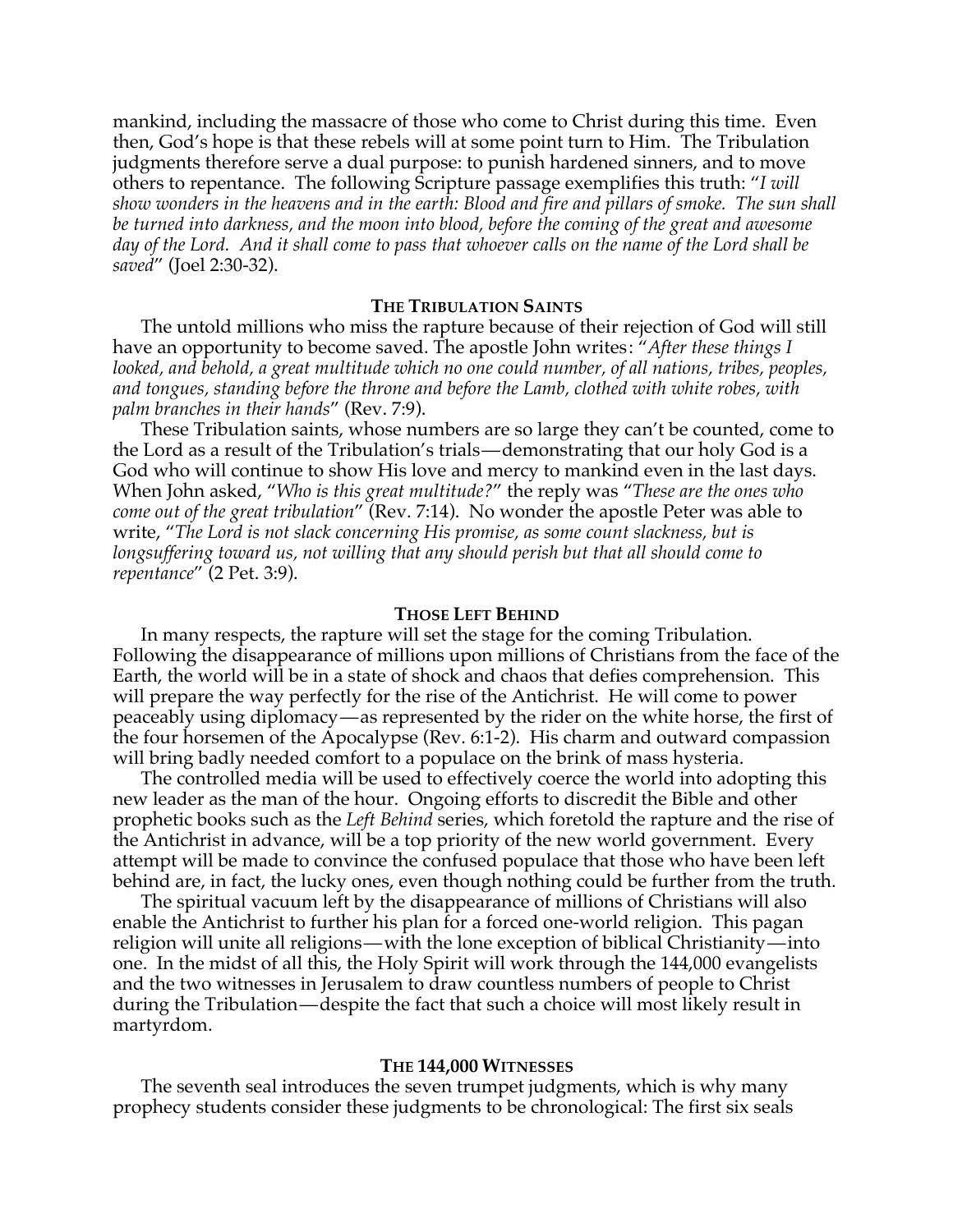cover 21 months, then the breaking of the seventh seal introduces the next seven trumpet judgments, which take place during the second quarter or the second 21 months of the first half of the Tribulation. The sealing of the 144,000 "servants of our God" probably occurs at the beginning of this period, and they witness all during it, along with the special two witnesses describe in Revelation 11.

### **THE TWO WITNESSES**

In the last days, God will have the gospel message proclaimed worldwide so that people are without excuse about making a decision for Christ. During the first half of the Tribulation God not only uses the 144,000 Israelites from each of the 12 tribes who reach "*a multitude which no one could number*" (Rev. 7:0), but He also establishes in and around Jerusalem two special witnesses endowed with supernatural powers (Rev. 11:3- 6).

During the Tribulation, two powerful opposing forces will be at work during the same time: 1) the 144,000 servants of God will bring forth a mighty soul harvest, and 2) the enormous sinfulness of those ho refuse to repent. It will be the same as in our day right now, with the church witnessing for the Lord on the one hand, and those who reject the Savior on the other, except that the opposing forces will be intensified during the tribulation period.

Also, because the civil government described in Revelation 13 will be under the total control of Antichrist and his evil forces, Christians will be persecuted and martyred in large numbers. Many people will become saved through the soul harvest, but for a while, it will seem as if Christians are on the losing end of the battle because the Antichrist is in control of the world. However, we know that ultimately, Christ—and His people—will be the victor.

#### **WORLD WAR III**

After his peaceful ascension to power, the Antichrist will initiate what we might call World War III (Rev. 6:3-4) against three of the ten regional leaders who will be in power during this time. Death and destruction will be brought to this earth on a massive scale never before known. This battle may involve a nuclear exchange and will be followed by widespread inflation, famine, and disease. Possibly due in part to nuclear fallout, plagues will sweep across the land and death will come to a fourth of the world's population (Rev. 6:5-8). All the while, the Antichrist will be carrying out his vengeance against those who have chosen to follow Christ instead of him (Rev. 6:9-11). And the killing of millions of Tribulation saints will escalate as the world sinks further into death and despair.

Up to this point, the judgments that have come upon Earth during the Tribulation are largely the result of man's endeavors. From here onward, however, the judgments will be acts of divine retribution. Revelation 6:12-15 describes a massive earthquake so large that "every mountain and island was moved out of its place" (verse 14). Apparently there will be a series of massive volcanic eruptions as well, which will cause the sky to darken and the moon to appear red. The apostle John also writes of meteorlike objects that come crashing down onto the earth. So incredible are these events that Earth's inhabitants will realize they are witnessing God's judgments right before their eyes: "*The kings of the earth, the great men, the rich men, the commanders, the mighty men, every slave and every free man, hid themselves in the caves and in the rocks of the mountains, and said to the mountains and rocks, 'Fall on us and hide us from the face of Him who sits on the*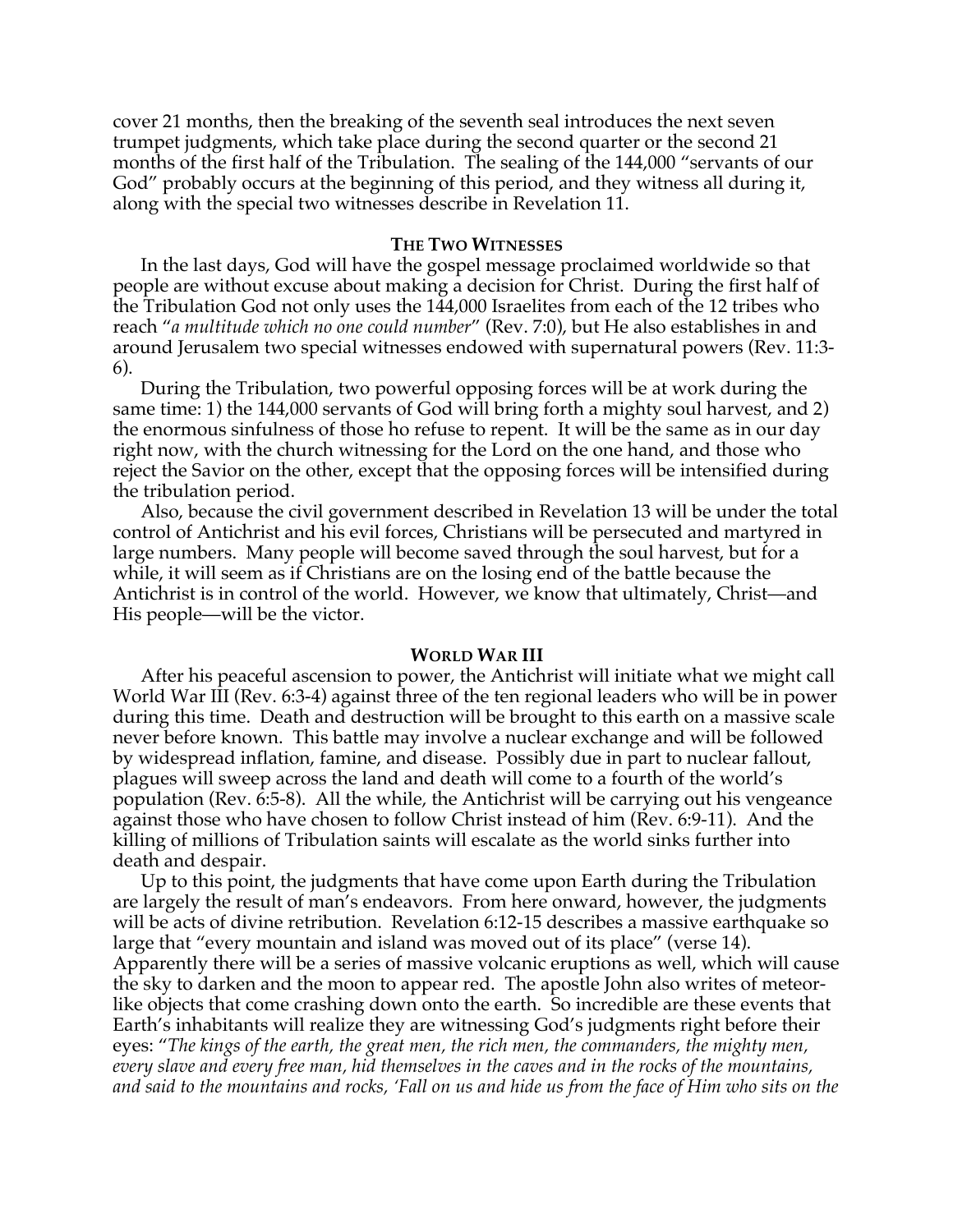*throne and from the wrath of the Lamb! For the great day of His wrath has come, and who is able to stand?*'" (Rev. 6:15-17).

Then hail, fire, and blood will rain down from the sky, causing a third of the earth's trees and grass to burn up. Two more meteors will fall from the sky and kill a third of the sea life, destroy a third of the ships at sea, and poison a third of the earth's fresh water supply. Darkness will continue to envelope the land as the light from the sun and moon is dimmed by a third.

### **HELL ON EARTH**

Revelation chapter 9 describes a plague of locust-like creatures that descend upon the earth and have the ability to sting people. For five months, these creatures will torment, but not kill, unbelievers: "*Out of the smoke locusts came upon the earth. And to them was given power, as the scorpions of the earth have power. They were commanded not to harm the grass of the earth, or any green thing, or any tree, but only those men who do not have the seal of God on their foreheads. And they were not given authority to kill them, but to torment them for five months. Their torment was like the torment of a scorpion when it strikes a man. In those days men will seek death and will not find it; they will desire to die, and death will flee from them*" (Rev. 9:3-6). If that weren't enough, armies of demonic horsemen will then be unleashed and kill another third of the world's population (Rev. 9:13-19).

And then it gets worse . . .

#### **THE MARK OF THE BEAST**

As mentioned previously, halfway into the Tribulation, the Antichrist will break his treaty with the nation of Israel, desecrate the rebuilt Temple in Jerusalem, and kill the two witnesses who have been proclaiming the gospel (Rev. 11:3-12). He will then seize total control over the monetary system of the world (Rev. 13:16-18), requiring all to carry his mark, which in some way will consist of the number six hundred sixty-six (666). This is the prophesied mark of the beast, and without it, no one will be able to buy or sell: "*He causes all, both small and great, rich and poor, free and slave, to receive a mark on their right hand or on their foreheads, and that no one may buy or sell except one who has the mark*" (Rev. 13:16-17).

Even a few short years ago, such a prospect would have seemed inconceivable. But now, with computerized electronic financial transactions occurring on a worldwide scale, the ability to control and track the purchases of every human being is not only possible, but inevitable.

#### **PREPARING FOR ARMAGEDDON**

Meanwhile, as the Tribulation progresses, the judgments of God will continue to afflict the ungodly. Loathsome sores will break out upon those who have the mark of the beast. The sea and remaining fresh water will be turned into blood. Heat from the sun will scorch the unrepentant, and darkness will envelope the kingdom of the Antichrist (Rev. 16:2-11).

Then the Euphrates River will dry up, allowing the armies of the east to march unhindered to Israel to begin the Battle of Armageddon. The bloodshed will reach unparalleled proportions. A tremendous earthquake will level the cities of the world, and hailstones weighing as much as 100 pounds will fall to the earth. Unfortunately, many of the ungodly still will not repent, despite the severity of these judgments: "*There was a great earthquake, such a mighty and great earthquake as had not occurred since men were on the earth. Now the great city was divided into three parts, and the cities of the nations fell.*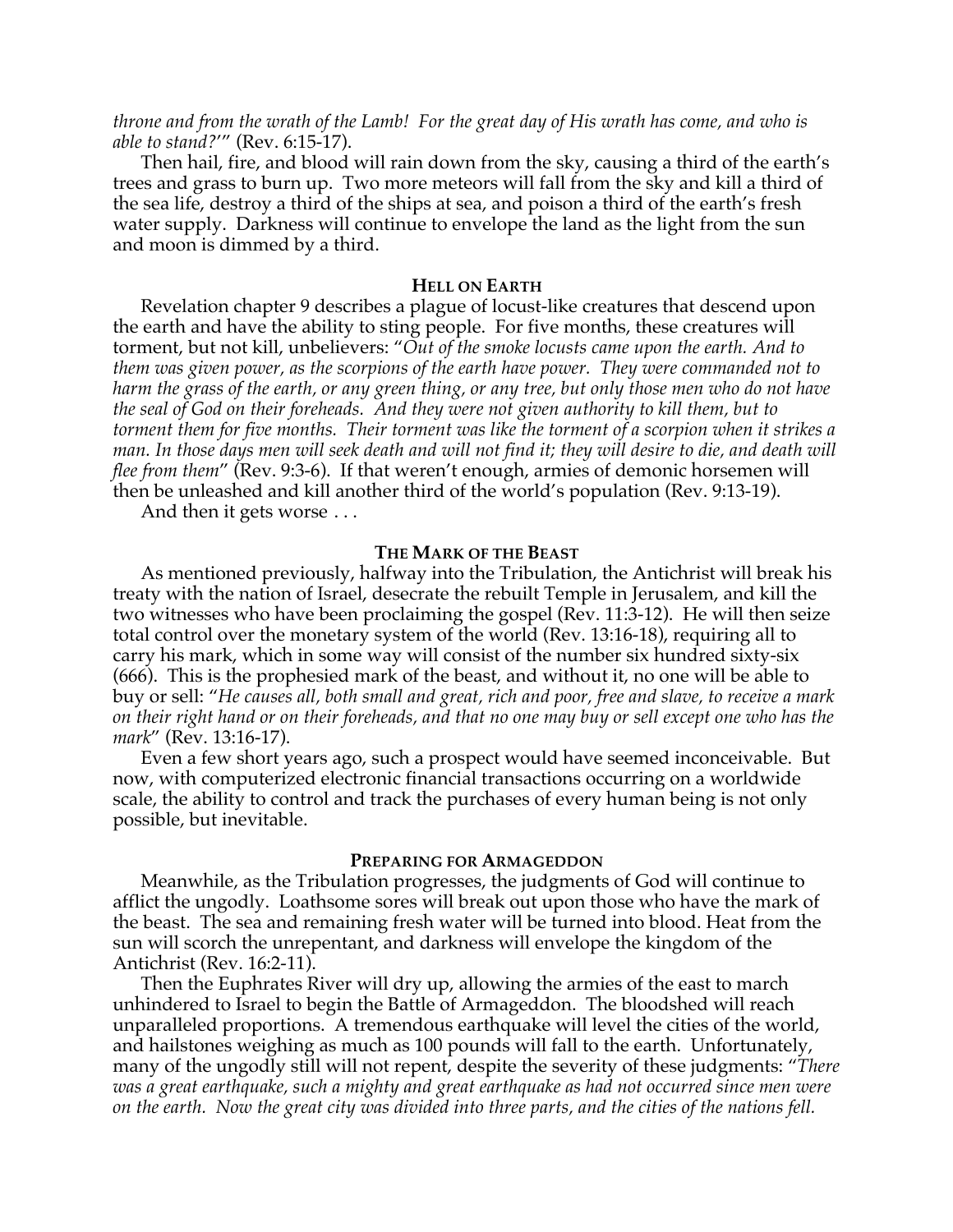*And great Babylon was remembered before God, to give her the cup of the wine of the fierceness of His wrath. Then every island fled away, and the mountains were not found. And great hail from heaven fell upon men, each hailstone about the weight of a talent. Men blasphemed God because of the plague of the hail, since that plague was exceedingly great*" (Rev. 16:18-21).

And with that, the judgments will draw to an end. The glorious appearing of Christ comes next. He will be in the air accompanied by the armies of heaven, which consist of all those who were raptured to heaven (Rev. 19:11-14). Christ will then descend to Earth in power and glory to win the Battle of Armageddon. He will cast the beast (Antichrist) and False Prophet into the Lake of Fire, and bind Satan in the abyss for 1000 years. Then He will initiate His millennial reign on earth (Rev. 19:19–20:3).

## **UNDERSTANDING THE JUDGMENTS**

The book of Revelation includes three sets of judgments (6 seals, 6 trumpets, and 7 bowls)—19 total judgments that will unfold during the seven-year tribulation period. An overview of these judgments provides a helpful understanding of how these events will unfold.

## *Seal Judgments (Revelation 6):*

- 1. Seal 1: The Rider on the White Horse (6:1-2)
- 2. Seal 2: The Rider on the Red Horse (6:3-4)
- 3. Seal 3: The Rider on the Black Horse (6:5-6)
- 4. Seal 4: The Rider on the Pale Horse (6:7-8)
- 5. Seal 5: The Martyred Tribulation Saints (6:9-11)
- 6. Seal 6: A Great Earthquake (6:12-17)
- 7. Seal 7: Silence in Heaven—Beginning of Trumpet Judgments (8:1)

## *Trumpet Judgments (Revelation 8-9):*

- 1. Trumpet 1: One-third of vegetation is destroyed.
- 2. Trumpet 2: One-third of the sea will be turned into blood.
- 3. Trumpet 3: One-third of the waters are contaminated.
- 4. Trumpet 4: One-third of the sky is darkened.
- 5. Trumpet 5: The "first woe": locust-like creatures plague the earth.
- 6. Trumpet 6: The "second woe": An army of 200,000,000 men from the east will destroy one-third of all people.
- 7. Trumpet 7: The "third woe": Beginning of the seven bowl judgments.

## *Bowl Judgments (Revelation 16):*

- 1. Bowl 1: Terrible sores on those who follow Antichrist.
- 2. Bowl 2: Turns all the seas into blood.
- 3. Bowl 3: All fresh water is turned to blood.
- 4. Bowl 4: Terrible heat upon the earth.
- 5. Bowl 5: Supernatural darkness on the earth.
- 6. Bowl 6: The Euphrates River dries up and an army marched toward Armageddon.
- 7. Bowl 7: A massive moving of the earth's crust and 100-pound hailstones.

## **WHAT BEGINS THE TRIBULATION?**